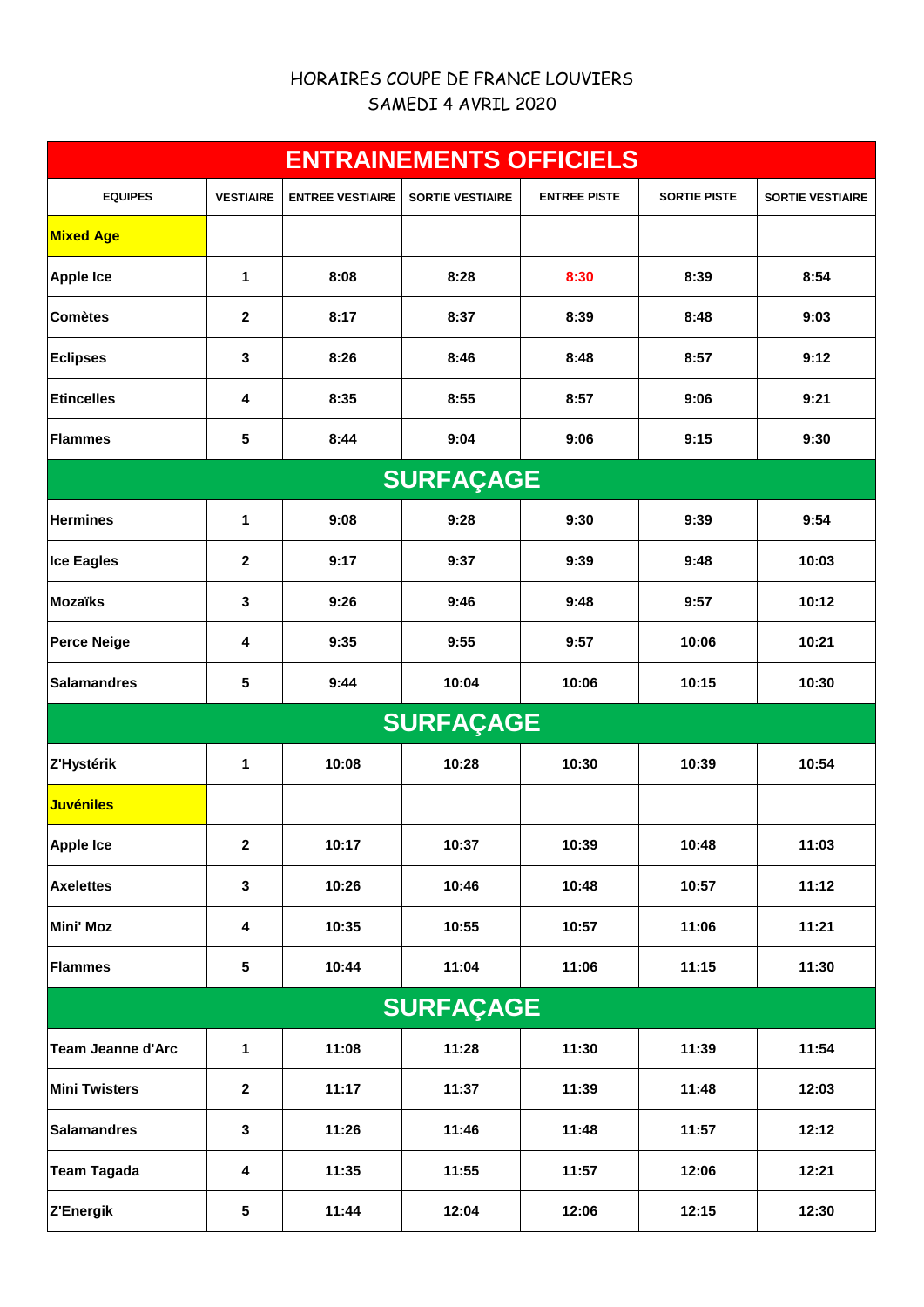## HORAIRES COUPE DE FRANCE LOUVIERS SAMEDI 4 AVRIL 2020

| <b>SURFAÇAGE</b>            |                  |                         |                         |                     |                     |                         |  |
|-----------------------------|------------------|-------------------------|-------------------------|---------------------|---------------------|-------------------------|--|
| <b>Novice Advanced</b>      |                  |                         |                         |                     |                     |                         |  |
| <b>Apple Ice</b>            | 1                | 12:08                   | 12:28                   | 12:30               | 12:42               | 12:57                   |  |
| Naoned Ice                  | $\mathbf{2}$     | 12:20                   | 12:40                   | 12:42               | 12:54               | 13:09                   |  |
| <b>Z'Excentrik</b>          | 3                | 12:32                   | 12:52                   | 12:54               | 13:06               | 13:21                   |  |
| <b>Juniors N2</b>           |                  |                         |                         |                     |                     |                         |  |
| <b>Axelines</b>             | 4                | 12:44                   | 13:04                   | 13:06               | 13:18               | 13:33                   |  |
| <b>Team Emeraude</b>        | 5                | 12:56                   | 13:16                   | 13:18               | 13:30               | 13:45                   |  |
| <b>PAUSE</b>                |                  |                         |                         |                     |                     |                         |  |
| <b>HORAIRES COMPETITION</b> |                  |                         |                         |                     |                     |                         |  |
| <b>EQUIPES</b>              | <b>VESTIAIRE</b> | <b>ENTREE VESTIAIRE</b> | <b>SORTIE VESTIAIRE</b> | <b>ENTREE PISTE</b> | <b>SORTIE PISTE</b> | <b>SORTIE VESTIAIRE</b> |  |
| <b>Mixed Age</b>            |                  |                         |                         |                     |                     |                         |  |
| <b>Apple Ice</b>            | 1                | 15:08                   | 15:28                   | 15:30               | 15:36               | 15:51                   |  |
| <b>Comètes</b>              | $\mathbf{2}$     | 15:14                   | 15:34                   | 15:36               | 15:42               | 15:57                   |  |
| <b>Eclipses</b>             | 3                | 15:20                   | 15:40                   | 15:42               | 15:48               | 16:03                   |  |
| <b>Etincelles</b>           | 4                | 15:26                   | 15:46                   | 15:48               | 15:54               | 16:09                   |  |
| <b>Flammes</b>              | 5                | 15:32                   | 15:52                   | 15:54               | 16:00               | 16:15                   |  |
| <b>SURFAÇAGE</b>            |                  |                         |                         |                     |                     |                         |  |
| <b>Hermines</b>             | 1                | 15:53                   | 16:13                   | 16:15               | 16:21               | 16:36                   |  |
| Ice Eagles                  | $\mathbf{2}$     | 15:59                   | 16:19                   | 16:21               | 16:27               | 16:42                   |  |
| Mozaïks                     | $\mathbf 3$      | 16:05                   | 16:25                   | 16:27               | 16:33               | 16:48                   |  |
| <b>Perce Neige</b>          | 4                | 16:11                   | 16:31                   | 16:33               | 16:39               | 16:54                   |  |
| <b>Salamandres</b>          | $\sqrt{5}$       | 16:17                   | 16:37                   | 16:39               | 16:45               | 17:00                   |  |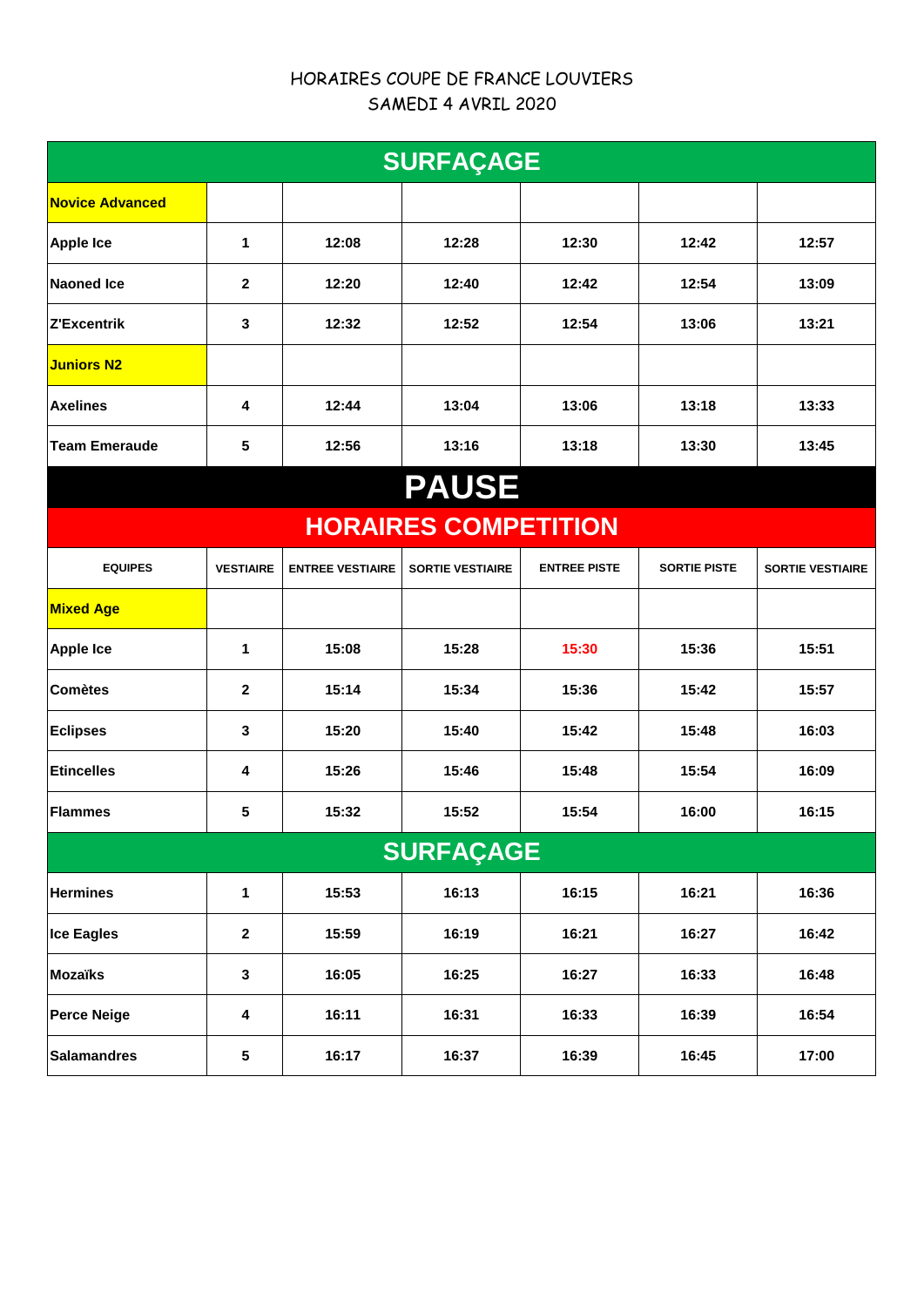# HORAIRES COUPE DE FRANCE LOUVIERS SAMEDI 4 AVRIL 2020

| <b>SURFAÇAGE</b>         |              |       |                  |       |       |       |  |  |
|--------------------------|--------------|-------|------------------|-------|-------|-------|--|--|
| Z'Hystérik               | 1            | 16:38 | 16:58            | 17:00 | 17:06 | 17:21 |  |  |
| <b>Juvéniles</b>         |              |       |                  |       |       |       |  |  |
| <b>Apple Ice</b>         | $\mathbf{2}$ | 16:44 | 17:04            | 17:06 | 17:12 | 17:27 |  |  |
| <b>Axelettes</b>         | 3            | 16:50 | 17:10            | 17:12 | 17:18 | 17:33 |  |  |
| <b>Mini' Moz</b>         | 4            | 16:56 | 17:16            | 17:18 | 17:24 | 17:39 |  |  |
| <b>Flammes</b>           | 5            | 17:02 | 17:22            | 17:24 | 17:30 | 17:45 |  |  |
| <b>SURFAÇAGE</b>         |              |       |                  |       |       |       |  |  |
| <b>Team Jeanne d'Arc</b> | 1            | 17:23 | 17:43            | 17:45 | 17:51 | 18:06 |  |  |
| <b>Mini Twisters</b>     | $\mathbf{2}$ | 17:29 | 17:49            | 17:51 | 17:57 | 18:12 |  |  |
| <b>Salamandres</b>       | 3            | 17:35 | 17:55            | 17:57 | 18:03 | 18:18 |  |  |
| <b>Team Tagada</b>       | 4            | 17:41 | 18:01            | 18:03 | 18:09 | 18:24 |  |  |
| Z'Energik                | 5            | 17:47 | 18:07            | 18:09 | 18:15 | 18:30 |  |  |
|                          |              |       | <b>SURFAÇAGE</b> |       |       |       |  |  |
| <b>Novice Advanced</b>   |              |       |                  |       |       |       |  |  |
| <b>Apple Ice</b>         | 1            | 18:08 | 18:28            | 18:30 | 18:36 | 18:51 |  |  |
| <b>Naoned Ice</b>        | $\mathbf{2}$ | 18:14 | 18:34            | 18:36 | 18:42 | 18:57 |  |  |
| Z'Excentrik              | 3            | 18:20 | 18:40            | 18:42 | 18:48 | 19:03 |  |  |
| <b>Juniors N2</b>        |              |       |                  |       |       |       |  |  |
| <b>Axelines</b>          | 4            | 18:26 | 18:46            | 18:48 | 18:55 | 19:10 |  |  |
| <b>Team Emeraude</b>     | 5            | 18:33 | 18:53            | 18:55 | 19:02 | 19:17 |  |  |
| <b>PODIUM: 19 H 15</b>   |              |       |                  |       |       |       |  |  |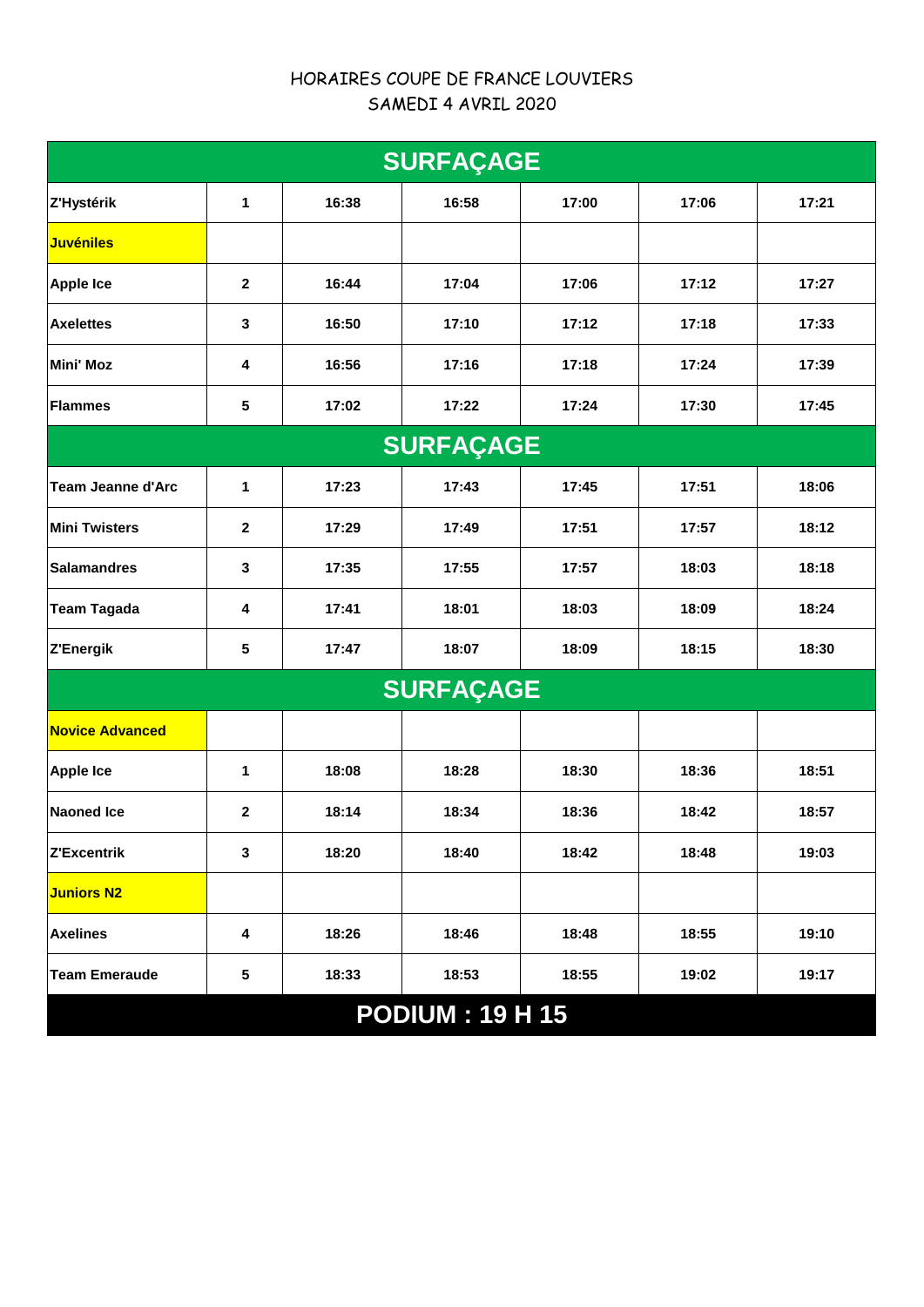### HORAIRES COUPE DE FRANCE LOUVIERS DIMANCHE 5 AVRIL 2020

| <b>ENTRAINEMENTS OFFICIELS</b> |                  |                         |                         |                     |                     |                         |  |
|--------------------------------|------------------|-------------------------|-------------------------|---------------------|---------------------|-------------------------|--|
| <b>EQUIPES</b>                 | <b>VESTIAIRE</b> | <b>ENTREE VESTIAIRE</b> | <b>SORTIE VESTIAIRE</b> | <b>ENTREE PISTE</b> | <b>SORTIE PISTE</b> | <b>SORTIE VESTIAIRE</b> |  |
| <b>Novice Basic</b>            |                  |                         |                         |                     |                     |                         |  |
| <b>Axel'Ice</b>                | 1                | 7:38                    | 7:58                    | 8:00                | 8:09                | 8:24                    |  |
| <b>Chrysalides</b>             | $\mathbf{2}$     | 7:47                    | 8:07                    | 8:09                | 8:18                | 8:33                    |  |
| <b>Comètes</b>                 | 3                | 7:56                    | 8:16                    | 8:18                | 8:27                | 8:42                    |  |
| <b>Etincelines</b>             | 4                | 8:05                    | 8:25                    | 8:27                | 8:36                | 8:51                    |  |
| <b>Flammes</b>                 | 5                | 8:14                    | 8:34                    | 8:36                | 8:45                | 9:00                    |  |
|                                |                  |                         | <b>SURFAÇAGE</b>        |                     |                     |                         |  |
| <b>Ice Angels</b>              | 1                | 8:38                    | 8:58                    | 9:00                | 9:09                | 9:24                    |  |
| <b>Magic' Moz</b>              | $\mathbf{2}$     | 8:47                    | 9:07                    | 9:09                | 9:18                | 9:33                    |  |
| <b>Salamandres</b>             | 3                | 8:56                    | 9:16                    | 9:18                | 9:27                | 9:42                    |  |
| Sterenn's                      | 4                | 9:05                    | 9:25                    | 9:27                | 9:36                | 9:51                    |  |
| <b>Team Saphir</b>             | 5                | 9:14                    | 9:34                    | 9:36                | 9:45                | 10:00                   |  |
|                                |                  |                         | <b>SURFAÇAGE</b>        |                     |                     |                         |  |
| <b>Triskells</b>               | 1                | 9:38                    | 9:58                    | 10:00               | 10:09               | 10:24                   |  |
| <b>Adultes</b>                 |                  |                         |                         |                     |                     |                         |  |
| <b>Comètes</b>                 | $\mathbf{2}$     | 9:47                    | 10:07                   | 10:09               | 10:18               | 10:33                   |  |
| <b>Cosmiques</b>               | 3                | 9:56                    | 10:16                   | 10:18               | 10:27               | 10:42                   |  |
| Ev'R Ice                       | 4                | 10:05                   | 10:25                   | 10:27               | 10:36               | 10:51                   |  |
| Lady'Moz                       | ${\bf 5}$        | 10:14                   | 10:34                   | 10:36               | 10:45               | 11:00                   |  |
| <b>SURFAÇAGE</b>               |                  |                         |                         |                     |                     |                         |  |
| <b>Salamandres</b>             | $\mathbf{1}$     | 10:38                   | 10:58                   | 11:00               | 11:09               | 11:24                   |  |
| <b>Silver Blade</b>            | $\mathbf{2}$     | 10:47                   | 11:07                   | 11:09               | 11:18               | 11:33                   |  |
| <b>Tonnerres</b>               | 3                | 10:56                   | 11:16                   | 11:18               | 11:27               | 11:42                   |  |
| <b>Seniors N2</b>              |                  |                         |                         |                     |                     |                         |  |
| Ex'l Ice                       | 4                | 11:05                   | 11:25                   | 11:27               | 11:39               | 11:54                   |  |
|                                |                  |                         | <b>PAUSE</b>            |                     |                     |                         |  |